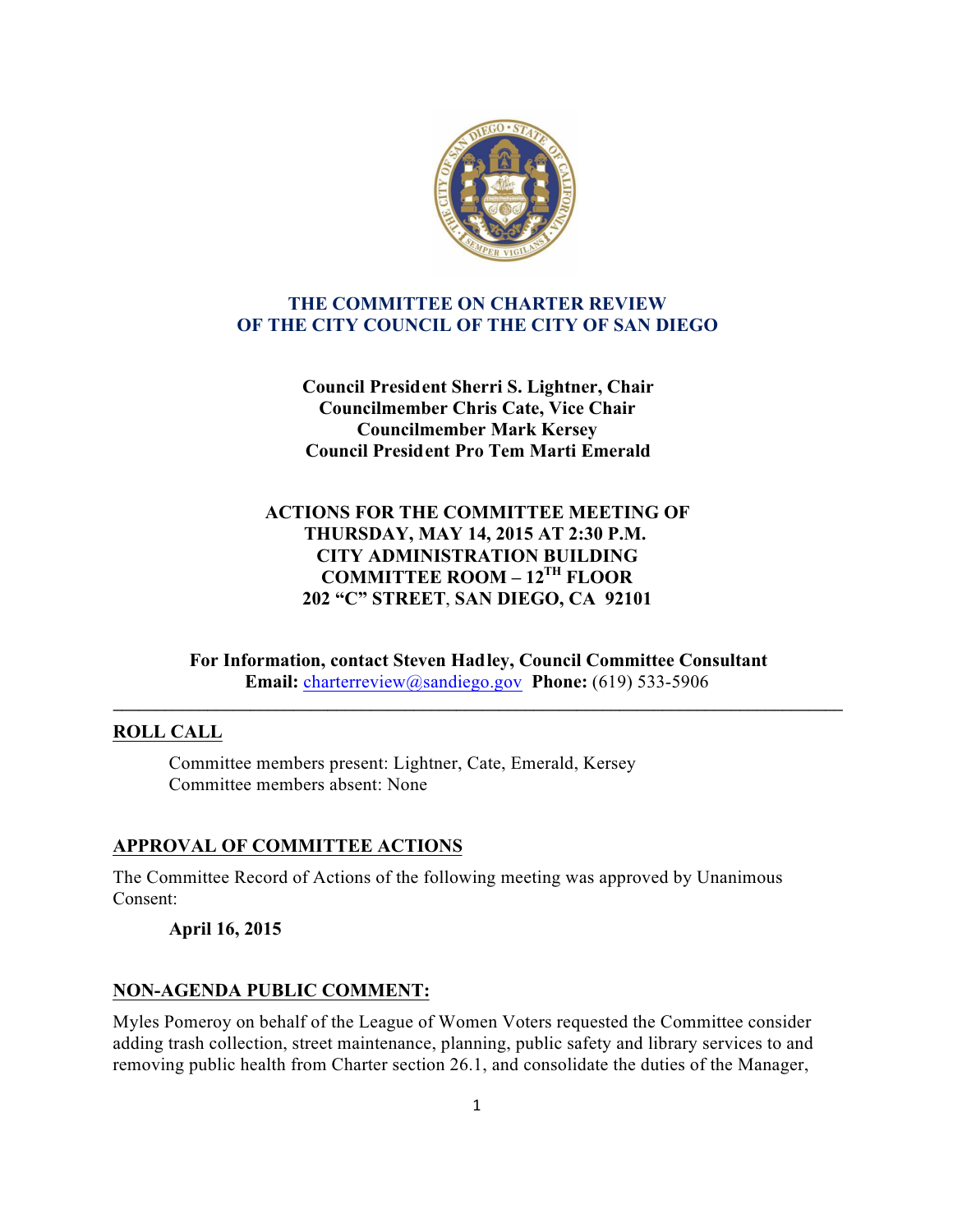now Mayor, found in sections 28-30, 32, 260 and 265.

Judith Swink on behalf of the League of Women Voters requested the Committee consider expanding the prohibition on political activities found in section 31 to include elected officers and unsalaried members appointed to officially constituted commissions; require the Funds Commission in section 41a to report annually to the Mayor and Council; use excess water utility revenues in section 53 to offset future rate increases; and noted that the League is still waiting for a definition of the term "public corporation" from the City Attorney's Office.

David Lundin requested the Committee not change the Charter to allow schools to be built in Balboa Park and strengthen the existing language to prohibit such use.

### **COMMITTEE MEMBERS, MAYOR, INDEPENDENT BUDGET ANALYST, CITY ATTORNEY, CITY CLERK, DIRECTOR OF LEGISLATIVE AFFAIRS COMMENT**:

None

#### **REQUESTS FOR CONTINUANCE:**

None

#### **DISCUSSION AGENDA:**

ITEM-1: Report from the San Diego Immigrant Rights Consortium requesting a resolution in support of federal immigration policies that would protect the right of all San Diego families to stay together. *(San Diego Immigrant Rights Consortium)*

> Motion by Councilmember Emerald urging the City Council to adopt a resolution emphasizing the importance of the Deferred Action of Childhood Arrivals (DACA) and the Deferred Action of Parents of Americans and Lawful Permanent Residents (DAPA) programs that will impact nearly 100,000 families here in the San Diego region, and urging all interested parties to come together and, working with the Director of Legislative Affairs, agree on mutually satisfactory language for presentation to the full Council within 60 days. Second by Chair Lightner.

 Passed by the following vote: Yea: Lightner, Cate, Emerald, Kersey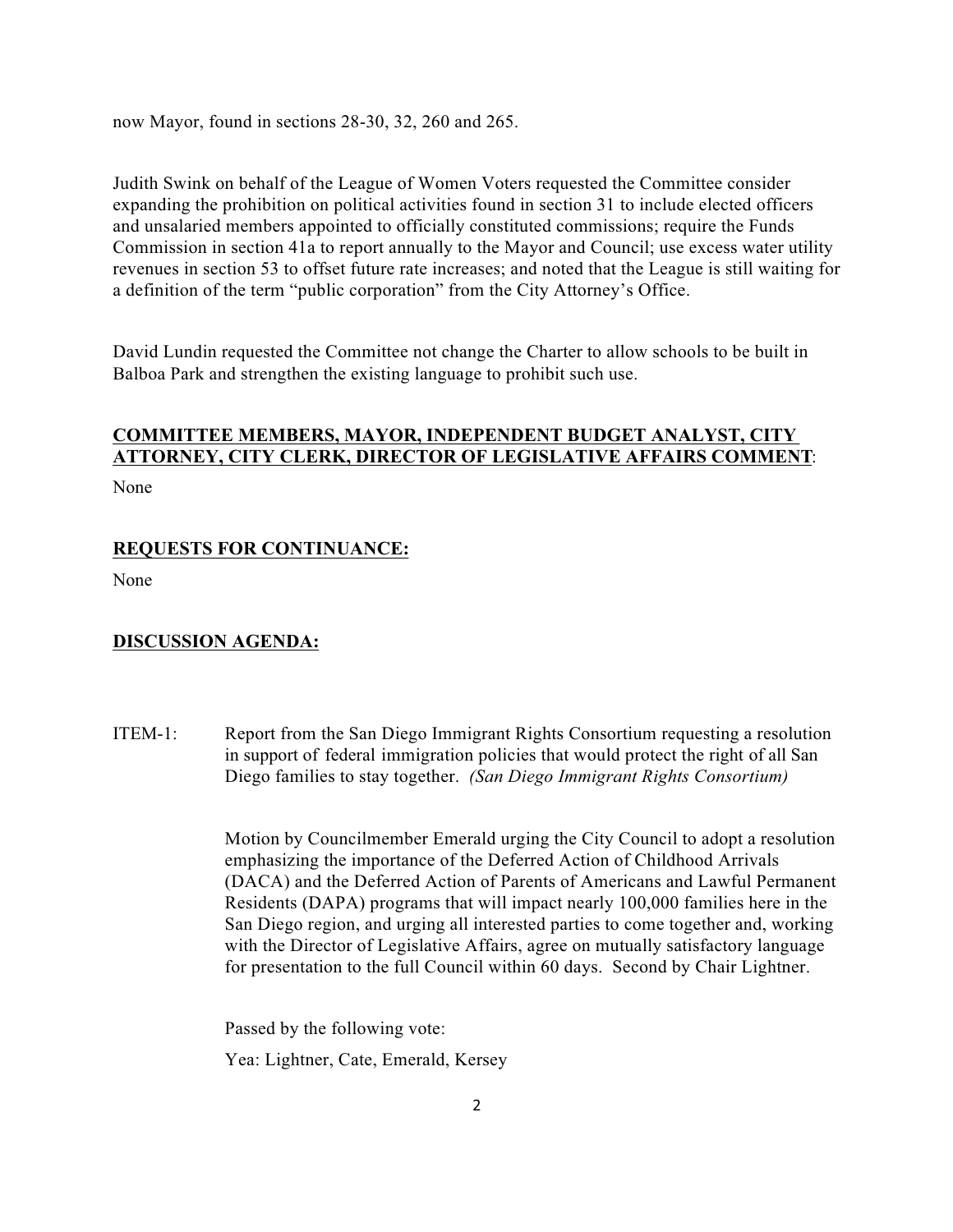Nay: None Recused: None Not Present: None

- ITEM-2: Consideration of the following Charter Article VII Sections trailed from the April 16, 2015, Charter Review Committee meeting; including the options, suggestions and recommendations from the presenters noted parenthetically in italics.
	- A) § 78 Assessment and Collection of Taxes

Retain only the first sentence of the section, and add "or the City of San Diego" to the end of that sentence. *(Mayor's Office)*

Motion by Councilmember Kersey to accept the Mayor's recommendation. Second by Councilmember Cate.

 Passed by the following vote: Yea: Lightner, Cate, Emerald, Kersey Nay: None Recused: None Not Present: None

B) § 80 Money Required to be in Treasury

 Amend the section to clarify that the requirement to certify funds is based on the actual or anticipated receipt of moneys before the maturity of the obligation. *(Chief Financial Officer)*

Motion by Councilmember Cate to accept the Chief Financial Officer's recommendation, and request that the Chief Financial Officer and City Attorney return with a shorter, plain-talk language draft of the section. Second by Councilmember Emerald.

 Passed by the following vote: Yea: Lightner, Cate, Emerald, Kersey Nay: None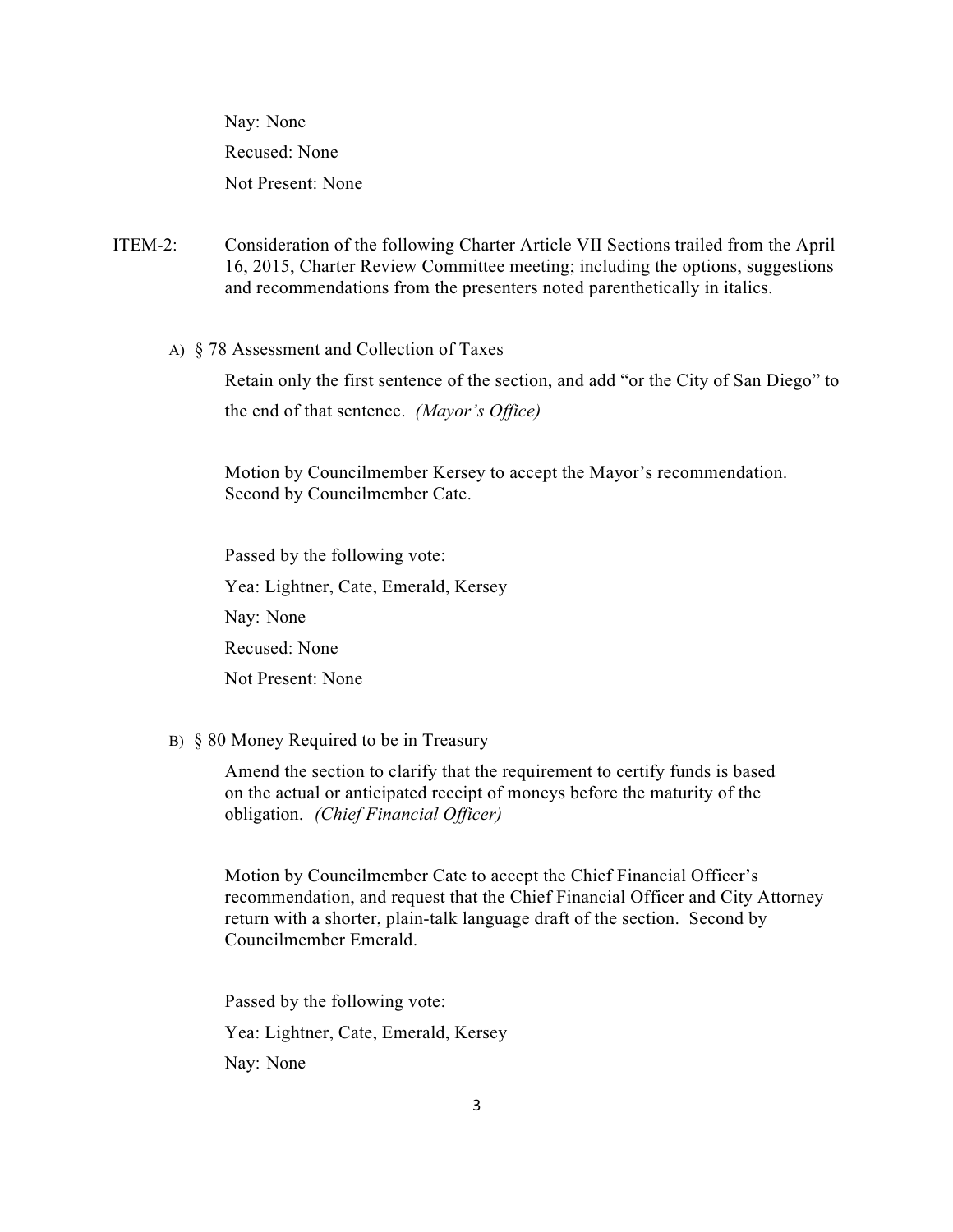Recused: None

Not Present: None

### C) § 81 Allotments

Remove the section, because it is obsolete. *(Chief Financial Officer)*

Motion by Councilmember Cate to accept the Chief Financial Officer's recommendation to remove the section. Second by Councilmember Kersey.

 Passed by the following vote: Yea: Lightner, Cate, Emerald, Kersey Nay: None Recused: None Not Present: None

D) § 82 Examination and Investigation of Claims by the Auditor and Comptroller

 1) Amend the section to permit electronic funds transfer (ACH), wire or other forms of payment. *(Chief Financial Officer)*

Motion by Councilmember Cate to accept the Chief Financial Officer's recommendation to combine sections 82 and 83 if the City Attorney determines that is legally possible, and return with shorter, plain-talk draft language. Second by Councilmember Emerald.

 Passed by the following vote: Yea: Lightner, Cate, Emerald, Kersey Nay: None Recused: None Not Present: None

2) Move the section to the municipal code as a Comptroller's role and responsibility. *(Chief Financial Officer)*

No action was taken on this sub-item.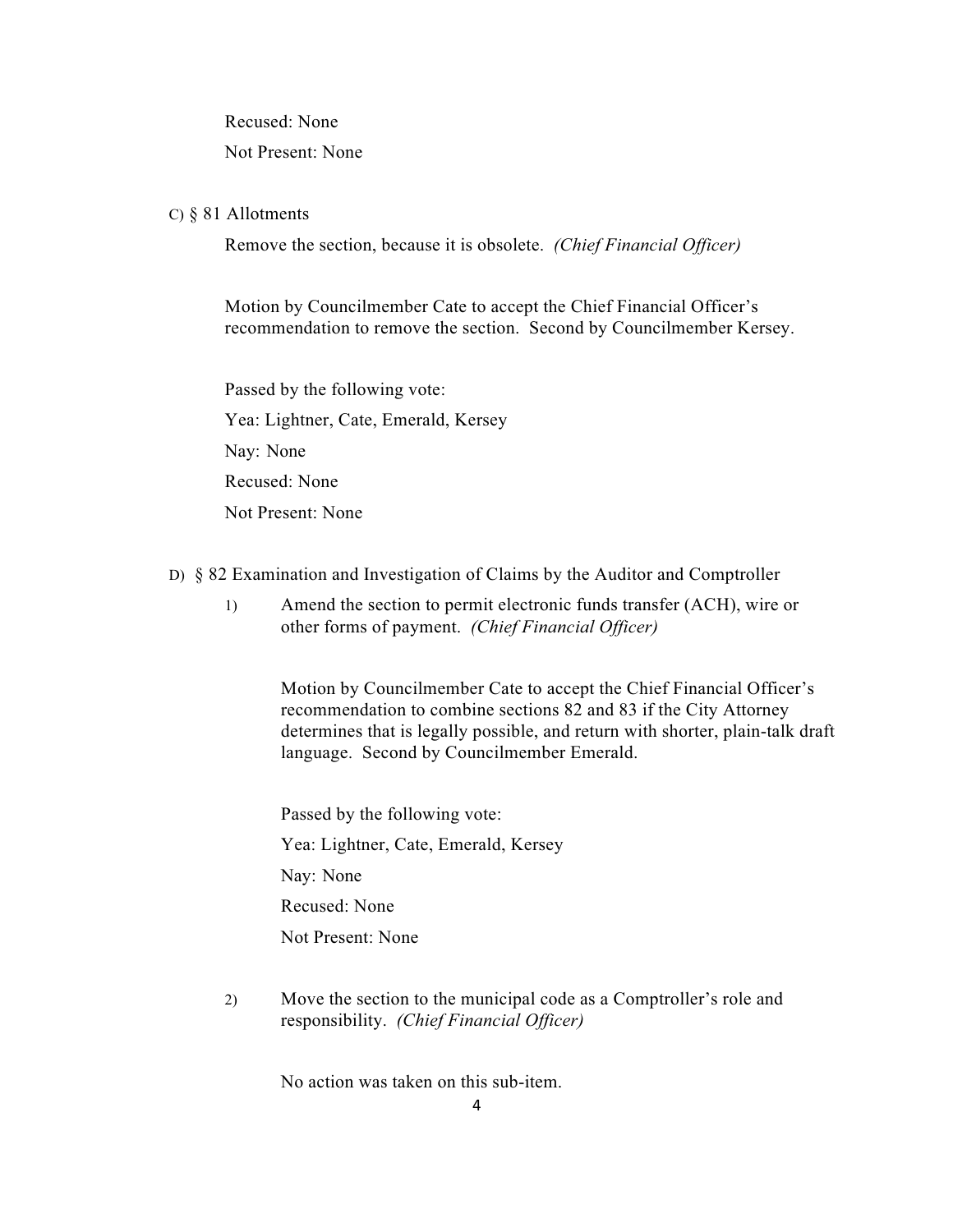E) § 83 Payment of Claims Against the City

Amend the section to permit electronic funds transfer (ACH), wire or other forms of payment; replace the references to warrants and check warrants with payments and replace the reference to vouchers with approval. *(Chief Financial Officer)*

Action on this section was included in the action taken on section 82 above.

F) § 90 Contracting Bond Indebtedness

Set the voter approval requirement in accordance with State law instead of an automatic two-thirds majority. *(Independent Budget Analyst)*

Motion by Councilmember Cate to accept the Independent Budget Analyst's recommendation, and request the City Attorney return with language removing the second sentence and conforming the section to state law to the fullest extent possible. Second by Councilmember Emerald.

 Passed by the following vote: Yea: Lightner, Cate, Emerald, Kersey Nay: None Recused: None Not Present: None

G) § 90.3 Voter Approval for Major Projects Conferring Significant Private Benefit

Define the terms, "major public project" and "other public infrastructure." *(Chief Financial Officer)*

Motion by Councilmember Emerald to request the City Attorney and Financial Management return with succinct draft language; a definition of the terms "significant private benefit," "major public project," and "other public infrastructure;" and any available legislative history and intent for the section. Second by Councilmember Cate.

 Passed by the following vote: Yea: Lightner, Cate, Emerald, Kersey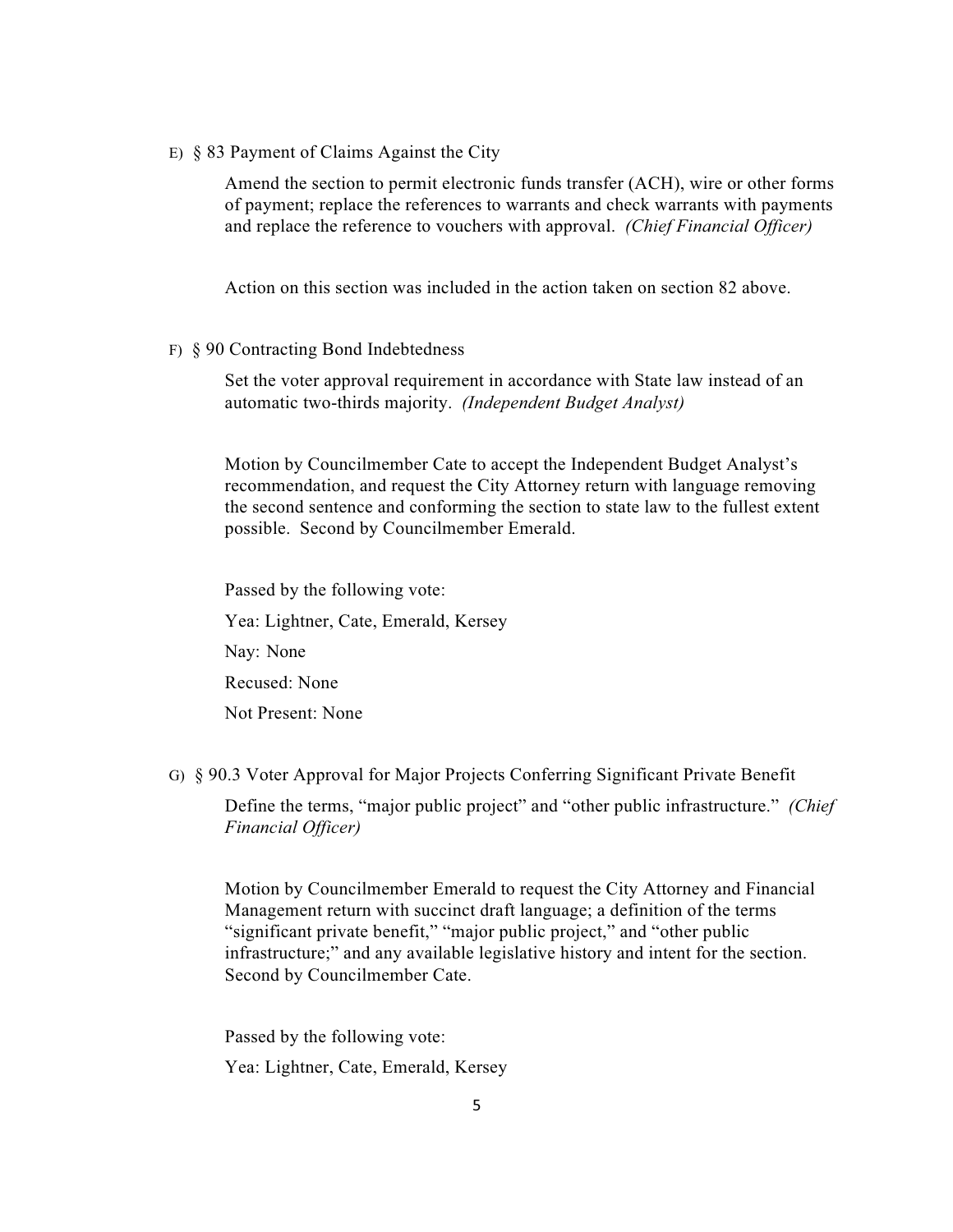Nay: None Recused: None Not Present: None

#### H) § 91 General Reserve Fund

1) Clarify the section to reflect the City's current reserve structure. *(Independent Budget Analyst)*

See the action taken on sub-item three below.

2) Revert to pre-1962 language or be revised to more clearly state the

purpose of maintaining sufficient cash on hand to meet all demands against the treasury until receipt of property taxes; and change the section title to avoid confusion with other reserve funds. *(City Attorney)*

See the action taken on sub-item three below.

3) Add a section requiring a "Stability Reserve," including the conditions under which monies will be allocated to such a fund. *(Councilmember Cate)*

Motion by Councilmember Cate to request the Independent Budget Analyst, Financial Management, City Attorney and Councilmember Cate return with succinct, broad language; incorporating the suggestions in subitems 1), 2) and 3). Second by Chair Lightner.

 Passed by the following vote: Yea: Lightner, Cate, Emerald, Kersey Nay: None Recused: None Not Present: None

- I) § 103.1a Environmental Growth Fund
	- 1) Streamline the section to reflect current practices and allow more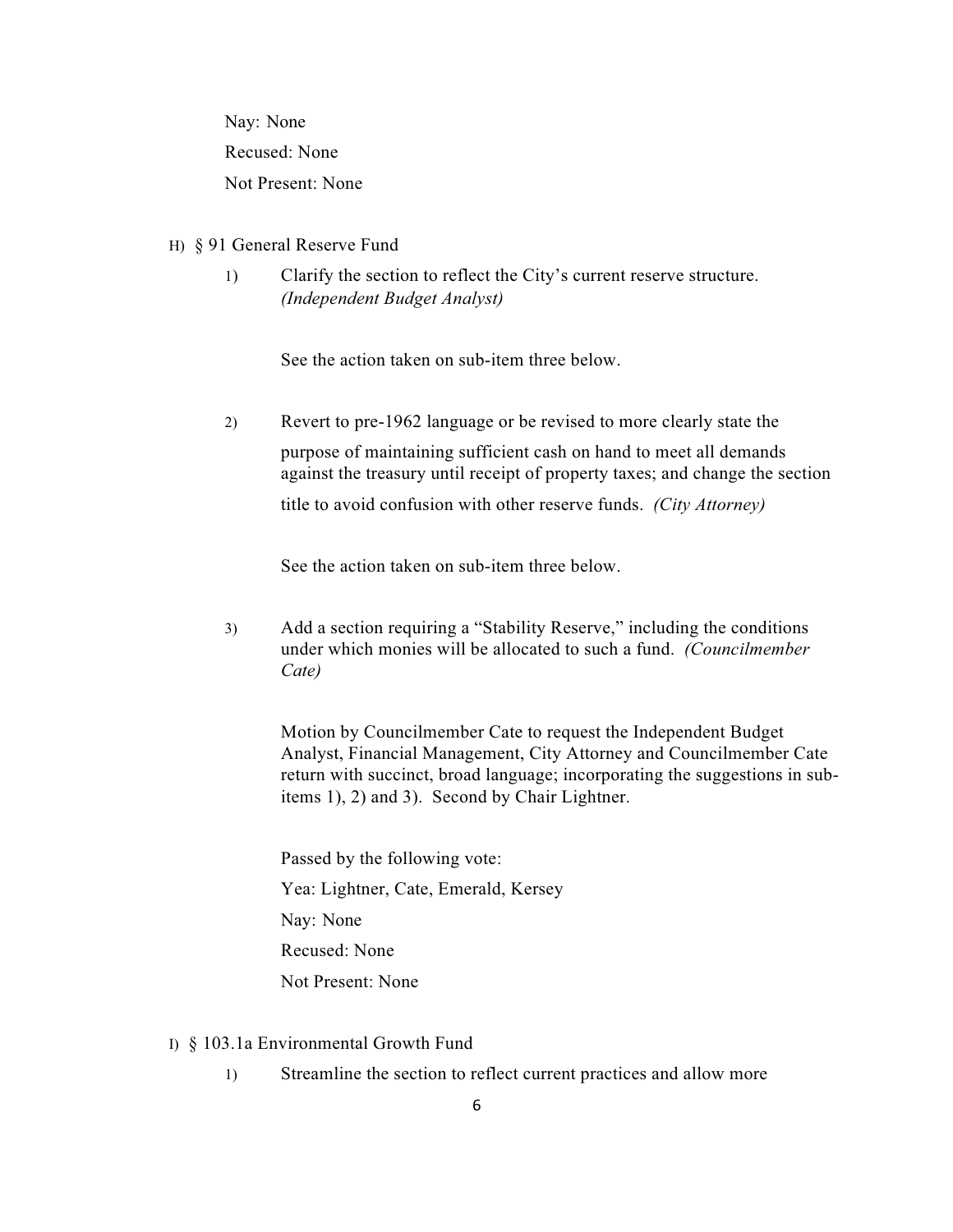flexibility in the use of the funds. *(Independent Budget Analyst)*

Motion by Councilmember Cate to remove the section from the Charter. Motion failed for lack of second.

Motion by Councilmember Cate to refer the section and municipal code sections regarding the Environmental Growth Fund to the Environment Committee to return with a recommendation regarding the fund going forward. Second by Councilmember Emerald.

 Passed by the following vote: Yea: Lightner, Cate, Emerald, Kersey Nay: None Recused: None Not Present: None

2) Remove the section or adjust the funding level. *(Chief Financial Officer)*

See the action take on sub-item 1) above.

- ITEM-3: Consideration of the following Charter Article V Sections including the options, suggestions and recommendations from the presenters noted parenthetically in italics.
	- A) § 39 Chief Financial Officer

Amend the section to make it consistent with section 80. *(Chief Financial Officer)*

Motion by Councilmember Cate to request the Chief Financial Officer return with language making the section compatible with section 80 per the direction given on that section. Second by Councilmember Emerald.

 Passed by the following vote: Yea: Lightner, Cate, Emerald, Kersey Nay: None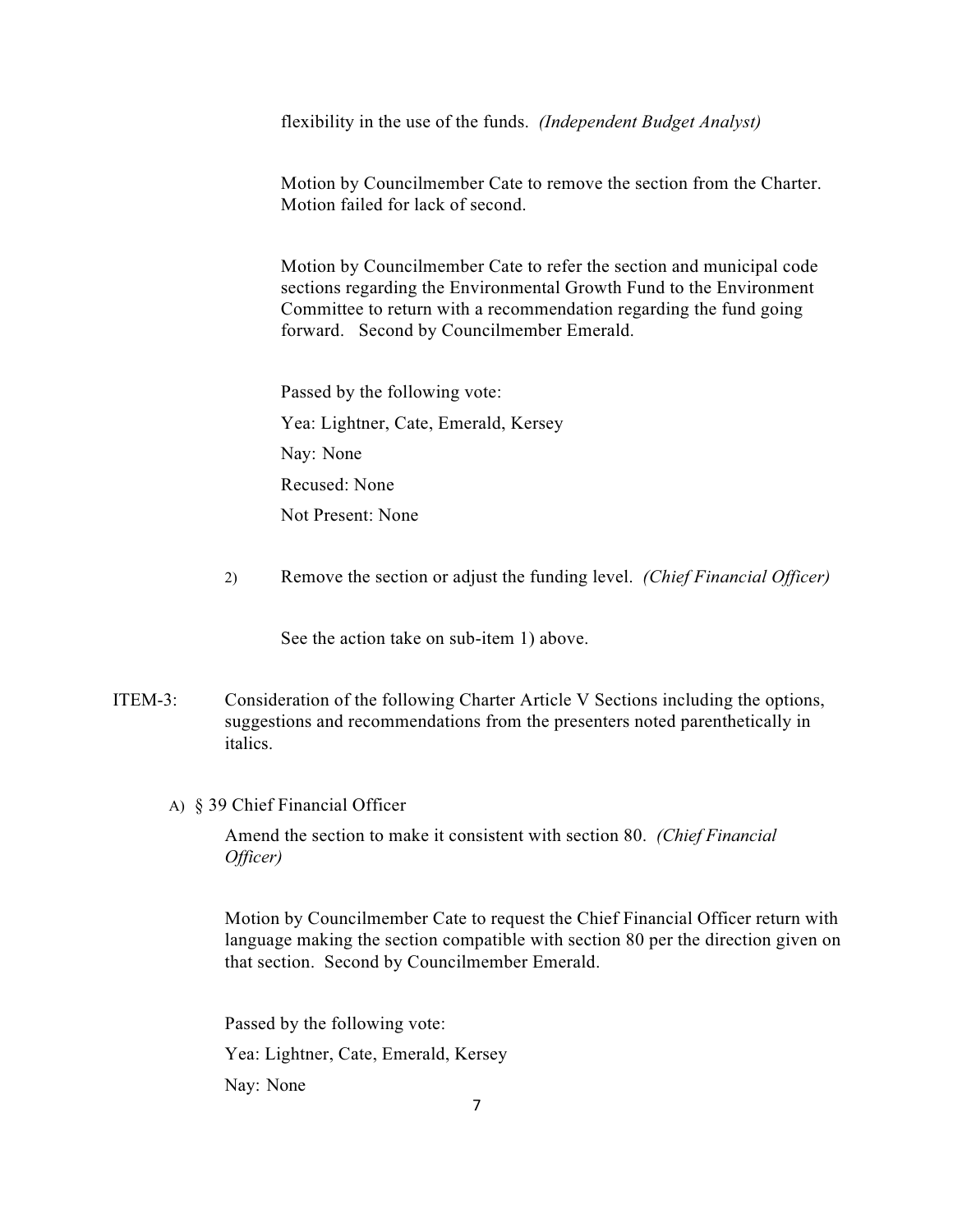Recused: None

Not Present: None

- B) § 39.2 City Auditor
	- 1. Clarify that the Audit Committee may take lesser forms of discipline (warning, suspension, etc) against the City Auditor if necessary*. (City Attorney)*

Motion by Councilmember Cate to keep the language in the section as is, except to use gender neutral language and change the references to the City Manager to read Mayor. Second by Chair Lightner.

 Passed by the following vote: Yea: Lightner, Cate, Emerald, Kersey Nay: None Recused: None Not Present: None

2. Clarify the Auditor's audit authority to include income and expenditures of external entities that are required to remit funds to the City through mechanisms such as the Transient Occupancy Tax, franchise fees, and leases. *(San Diego and Imperial Counties Labor Council)*

At the presenter's request, the sub-item was continued to the June 11, 2015, meeting.

C) § 39.3 Independent Budget Analyst

Update the office's name to the "Office of the Independent Budget and Policy Analyst". *(Independent Budget Analyst)*

Motion by Councilmember Emerald to accept the Independent Budget Analyst's recommendation, and in addition, change the words "shall have the right to establish" in the first sentence to read "shall establish." Second by Councilmember Lightner.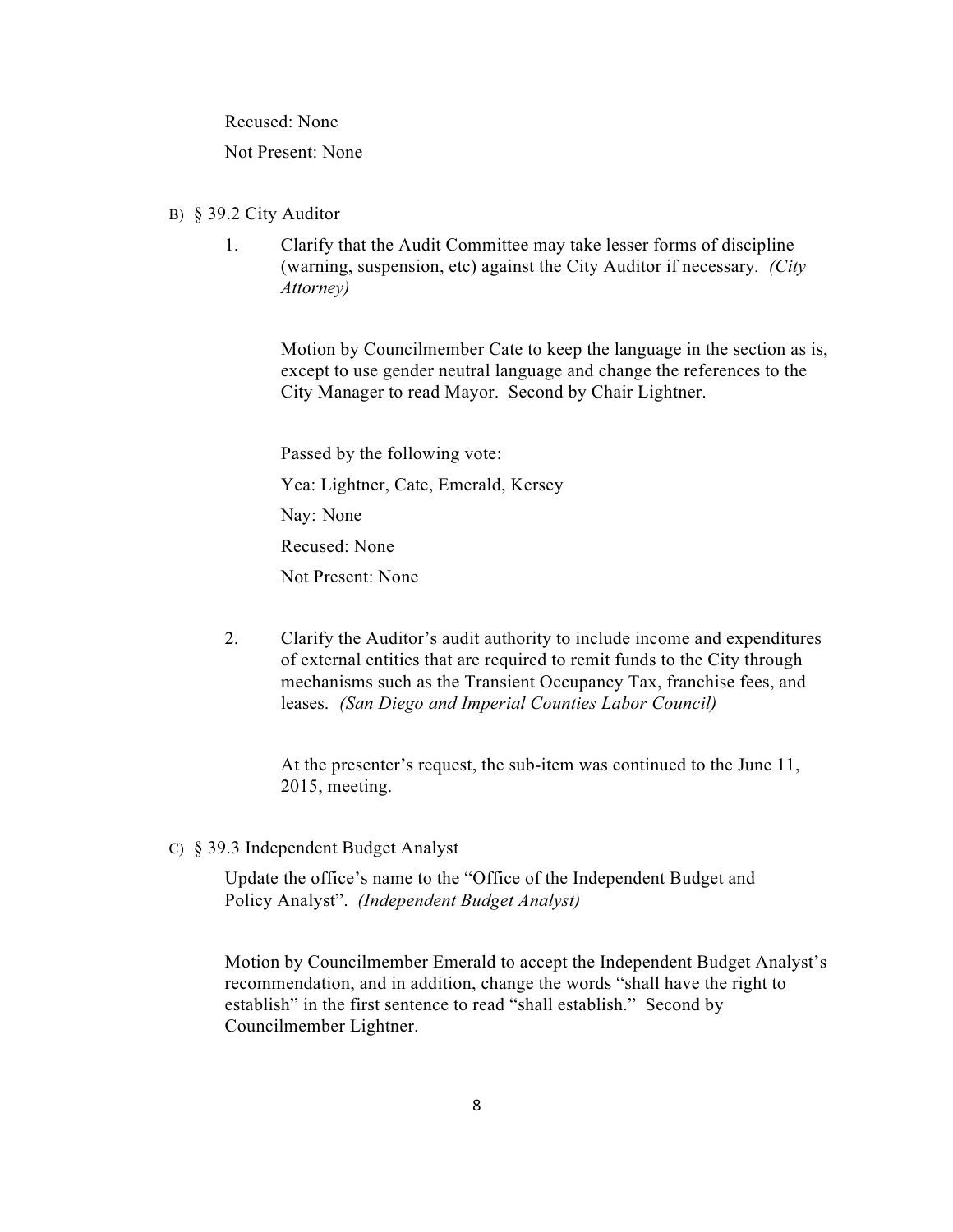Passed by the following vote:

Yea: Lightner, Emerald, Kersey

Nay: Cate [Supported the name change, objected the mandatory language]

Recused: None

Not Present: None

### D) § 41.c City Planning Commission

Move the portions of the sub-section addressing the duties and membership composition, selection, and terms of the Commission from the Charter to the Municipal Code. *(Council President Lightner)*

Due to time constraints, the sub-item was trailed to a future meeting, date to be determined.

- E) § 41.d Ethics Commission
	- 1. Amend the Charter to allow appointments to be made by a panel of retired judges or some other independent individuals or group. *(City Attorney)*

The suggestion failed for lack of a motion.

2. Consideration of language to solidify the Ethics Commission's existence in the Charter. *(Ethics Commission)*

Motion by Councilmember Cate to request the City Attorney and Ethics Commission return with language formalizing the Ethics Commission in the Charter. Second by Chair Lightner.

 Passed by the following vote: Yea: Lightner, Cate, Emerald, Kersey Nay: None Recused: None Not Present: None

F) § 43 Advisory Boards and Committees